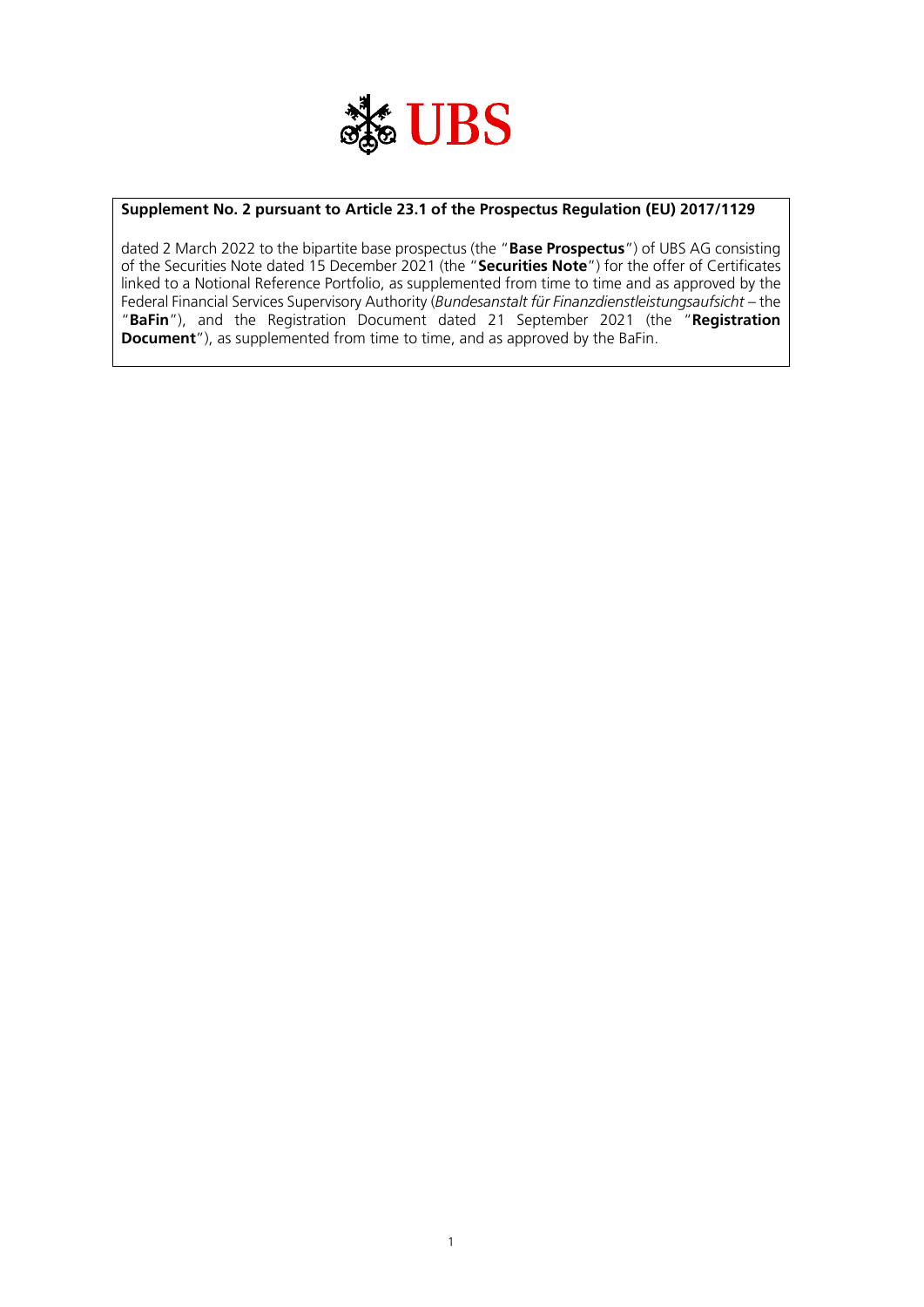#### **This supplement serves as update to the Base Prospectus as mentioned above in connection to the following occurrence:**

A material mistake relating to the usage of an undefined term "Issuing Agent" in the Securities Note dated 15 December 2021 for the offer of Certificates linked to a Notional Reference Portfolio, capable of affecting the clarity and comprehension of the product terms and conditions of the securities disclosed in the abovementioned Securities Note of UBS AG. The mistake, i.e. the missing definition of the term "Issuing Agent", which is used in § 4 "Form of Securities; Title and Transfer; Status" under c) to g) was noted on 21 February 2022 (please refer to the table below).

The following table shows the updated information and reason for the update of the Base Prospectus, as mentioned above, and the revision in the Securities Notes that has been made as a result thereof.

| Updated information and reason for the                                                                                                                                                                                           | <b>Revisions</b>                                                                                                                                                                                                                                                                                           |
|----------------------------------------------------------------------------------------------------------------------------------------------------------------------------------------------------------------------------------|------------------------------------------------------------------------------------------------------------------------------------------------------------------------------------------------------------------------------------------------------------------------------------------------------------|
| update                                                                                                                                                                                                                           |                                                                                                                                                                                                                                                                                                            |
| A material mistake relating to the section "F.<br>CONDITIONS OF THE SECURITIES" - "2.<br>Product Terms / Produktbedingungen" – "Part<br>1: Product Terms: Key Terms and Definitions of<br>the Securities" in the Securities Note | Update of the section "F. CONDITIONS OF THE<br>SECURITIES" – "2. Product Terms /<br>Produktbedingungen" – "Part 1: Product Terms:<br>Key Terms and Definitions of the Securities" in the<br>Securities Note. Please refer to the following<br>section of this supplement:<br>Update of the Securities Note |

**Investors who have already agreed to purchase or subscribe for the securities before this Supplement is published shall have the right, exercisable on or before 7 March 2022, to withdraw their acceptances, provided that the significant new factor, material mistake or material inaccuracy referred to in Article 23.2 (a) of Regulation (EU) 2017/1129, as amended from time to time, arose or was noted before the closing of the offer period or the delivery of the securities, whichever occurs first.**

**A withdrawal, if any, of an order must be communicated in writing to the Issuer at its Registered Head Office specified in the address list which can be found on page 4 of this supplement.**

**This Supplement must be read in conjunction with any information already supplemented by the previous supplements, if any, to the Base Prospectus.**

#### **TABLE OF CONTENTS OF THIS SUPPLEMENT**

| 1. Update of the Securities Note |  |
|----------------------------------|--|
| -2. Address List                 |  |
| 3. Availability of Documents     |  |
|                                  |  |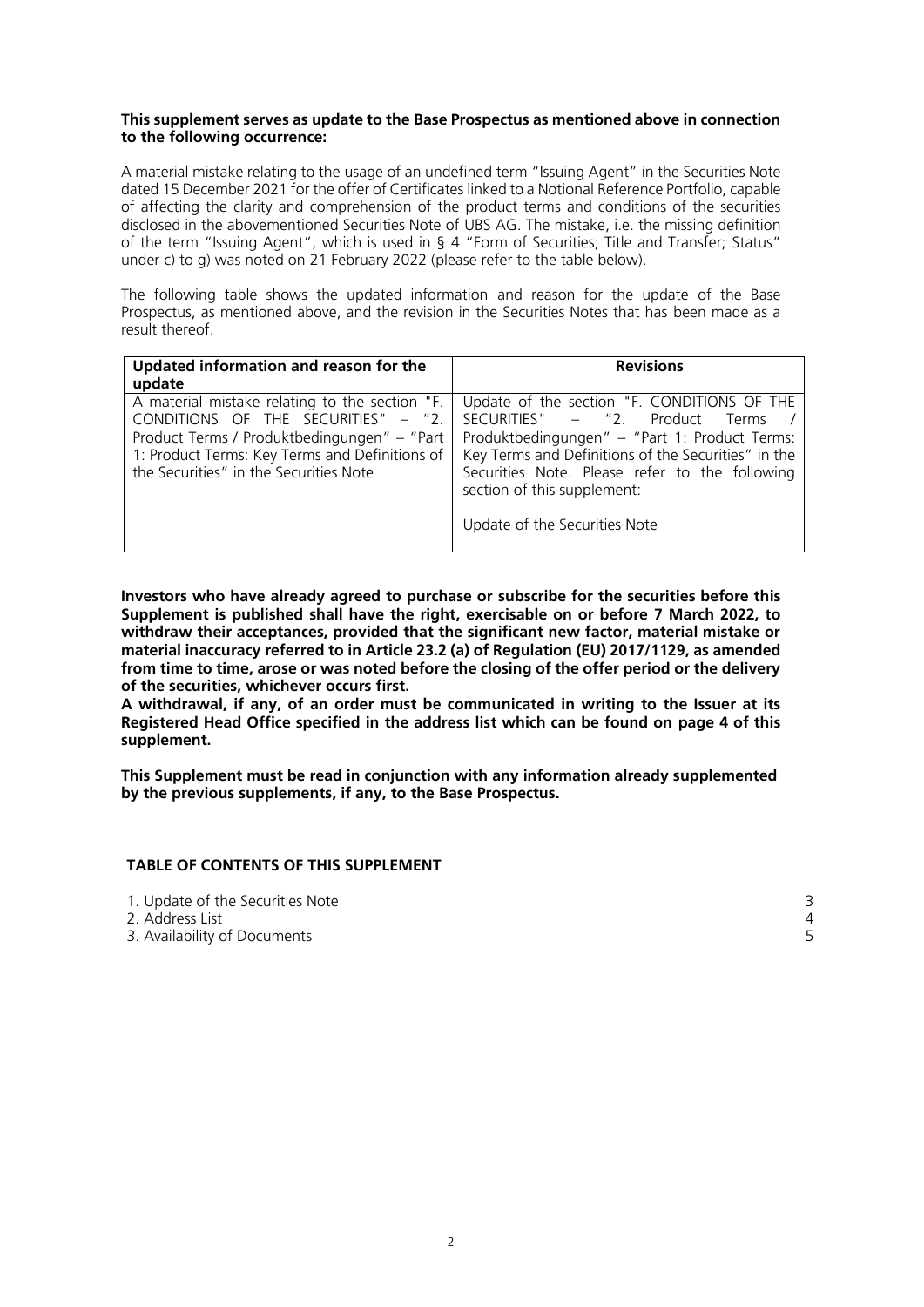# **1. Update of the Securities Note**

 $\boldsymbol{u}$ 

In the section headed "F. CONDITIONS OF THE SECURITIES" on page 112 et seq., the list of terms, as disclosed in the section "2. Product Terms / Produktbedingungen" – "Part 1: Product Terms: Key Terms and Definitions of the Securities", shall be supplemented by the following term:

| [Emissionsbegleiter / Issuing<br>Agent: | Der Emissionsbegleiter bezeichnet [•] [Skandinaviska Enskilda<br>Banken AB (publ) (SEB), Kungsträdgårdsgatan 8, S-106 40<br>Stockholm, Schweden,] [Skandinaviska Enskilda Banken AB<br>(publ) (SEB) Helsinki Branch, Eteläesplanadi 18, 00130 Helsinki,<br>Finnland,] [Skandinaviska Enskilda Banken AB (publ) (SEB)<br>Oslofilialen, Filipstad Brygge 1, 0123 Oslo, Norwegen,]<br>[Skandinaviska Enskilda Banken AB (publ) (SEB) Copenhagen<br>Branch, SEBhuset, Bernstorffsgade 50, 0900 Kopenhagen C,<br>Dänemark,] oder jeden Nachfolger in dieser Funktion. Solange<br>ein Wertpapier ausstehend ist, wird es zu jeder Zeit einen<br>Emissionsbegleiter geben, der unter den CS-Regeln in Bezug auf<br>die Wertpapiere autorisiert ist. / |
|-----------------------------------------|------------------------------------------------------------------------------------------------------------------------------------------------------------------------------------------------------------------------------------------------------------------------------------------------------------------------------------------------------------------------------------------------------------------------------------------------------------------------------------------------------------------------------------------------------------------------------------------------------------------------------------------------------------------------------------------------------------------------------------------------|
|                                         | The Issuing Agent means [•] [Skandinaviska Enskilda Banken AB<br>(publ) (SEB), Kungsträdgårdsgatan 8, S-106 40 Stockholm,<br>Sweden,] [Skandinaviska Enskilda Banken AB (publ) (SEB)<br>Helsinki Branch, Eteläesplanadi 18, 00130 Helsinki, Finland,]<br>[Skandinaviska Enskilda Banken AB (publ) (SEB) Oslofilialen,<br>Filipstad Brygge 1, 0123 Oslo, Norway, J [Skandinaviska Enskilda<br>Banken AB (publ) (SEB) Copenhagen Branch, SEBhuset,<br>Bernstorffsgade 50, 0900 Copenhagen C, Denmark,] or any<br>successor in this capacity. As long as any Security is outstanding,<br>there will at all times be an Issuing Agent duly authorised as<br>such under the CA Rules with regard to the Securities. J                               |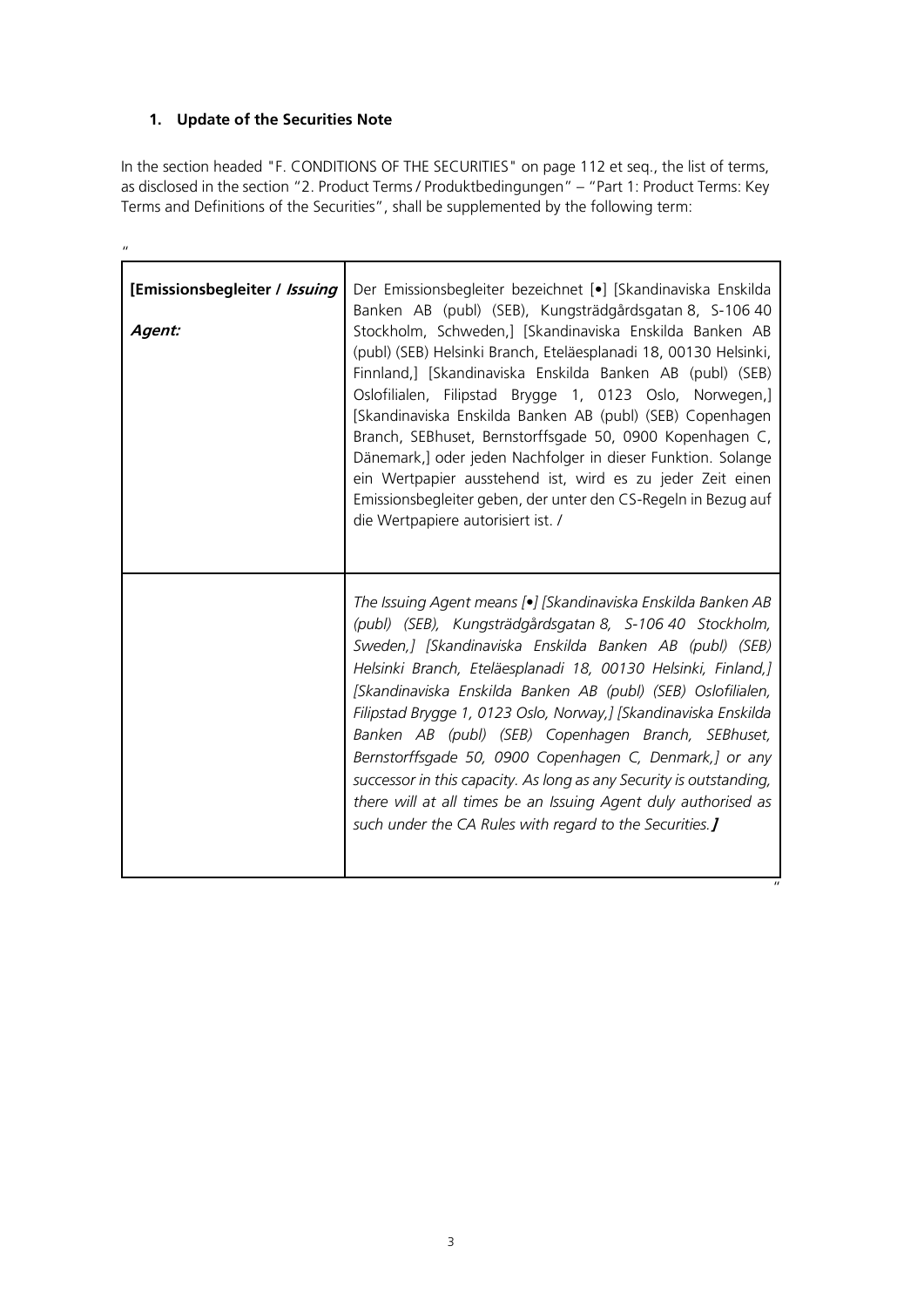## **2. ADDRESS LIST**

### **ISSUER**

### **Registered Head Office**

Bahnhofstrasse 45 Aeschenvorstadt 15<br>8001 Zurich 1980 Aeschenvorstadt 1990 8001 Zurich Switzerland Switzerland

### **Executive Office of UBS AG, Jersey Branch**

24 Union Street<br>St. Helier JE2 3RF Channel Islands

UBS AG UBS AG

### **Executive Office of UBS AG, London Branch**

UBS AG, Jersey Branch<br>
24 Union Street 5 Broadgate<br>
5 Broadgate St. Helier JE2 3RF London EC2M 2QS United Kingdom